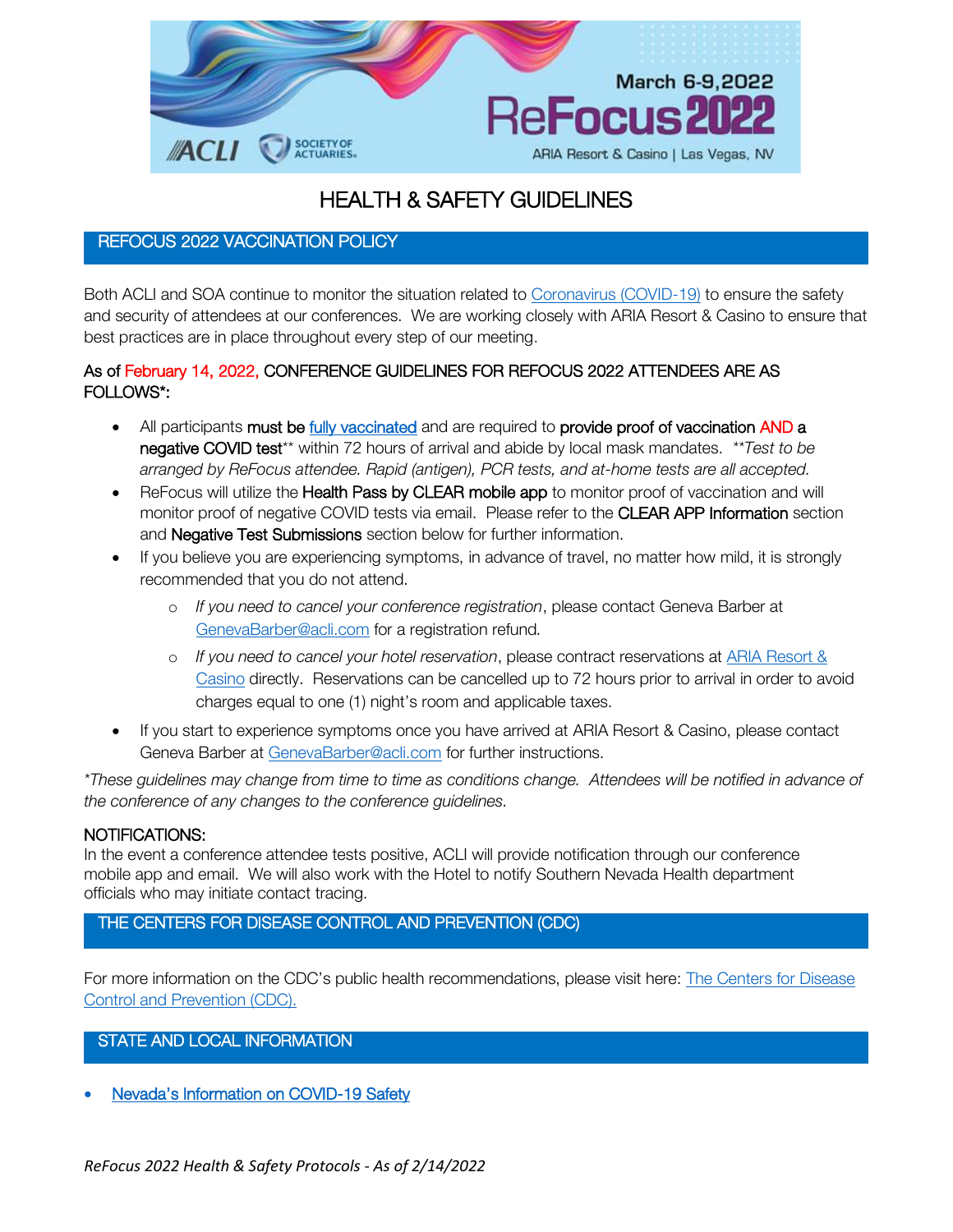**Southern Nevada Health Department** 

## HOTEL HEALTH & SAFETY PROTOCOLS •

*As of February 10, 2022*, MGM Resorts has updated their mandatory mask policy such that employees and guests are no longer required to wear masks indoors or outdoors on property. For more information on MGM's health and safety protocols, please visit: [MGM Resorts Health and Safety Commitment](https://www.mgmresorts.com/content/dam/MGM/corporate/corporate-initiatives/safely/our-health-and-safety-commitment.pdf)

## HEALTH PASS BY CLEAR APP INFORMATION

Download and enroll here: [CLEAR app in the Apple App Store](https://nam02.safelinks.protection.outlook.com/?url=https%3A%2F%2Fapps.apple.com%2Fus%2Fapp%2Fclear-fast-touchless-access%2Fid1436333504&data=04%7C01%7Cmackenziecurtin%40acli.com%7C109cc0be4b1b4d0d290208d97887ada9%7Cff36238ffa774641891941d6d36ca6ea%7C0%7C0%7C637673346405911518%7CUnknown%7CTWFpbGZsb3d8eyJWIjoiMC4wLjAwMDAiLCJQIjoiV2luMzIiLCJBTiI6Ik1haWwiLCJXVCI6Mn0%3D%7C1000&sdata=LTA5cBqzFXmujbdJmTAhWn5u5igAwSBsL8o3BigqPuc%3D&reserved=0)

• For the most efficient entry possible, every attendee should enroll with CLEAR before the event to complete their COVID-19 pre-screening. Once your vaccination record has been uploaded to the platform, it can typically take up to 30 minutes for your status to be verified. We encourage all attendees to complete this process at least 72 hours before the event.

#### Health Pass by CLEAR

Get ready for the event by downloading CLEAR for free and completing the one-time enrollment process to verify your entry requirements. You'll be able to use Health Pass to confirm entry requirements before entering through the CLEAR Fast Lanes.



#### Step 1: Download and enroll in CLEAR.

- 1. Download the CLEAR app and tap on the white Health Pass tile.
- 2. Select "Have a Code?" and enter the code [code will be shared in a *Things to Know* email to be sent to all ReFocus attendees]
- 3. Tap "Enroll or verify your in CLEAR" to create your CLEAR member account
- 4. New to CLEAR? When prompted, enter your email address, phone number, and have your gov't issued photo ID ready to complete enrollment
- 5. Already a CLEAR member? Use the email address associated with your membership and snap a quick selfie to verify your identity
- 6. Continue to follow prompts on the Entry Requirements page to securely confirm your proof of vaccination